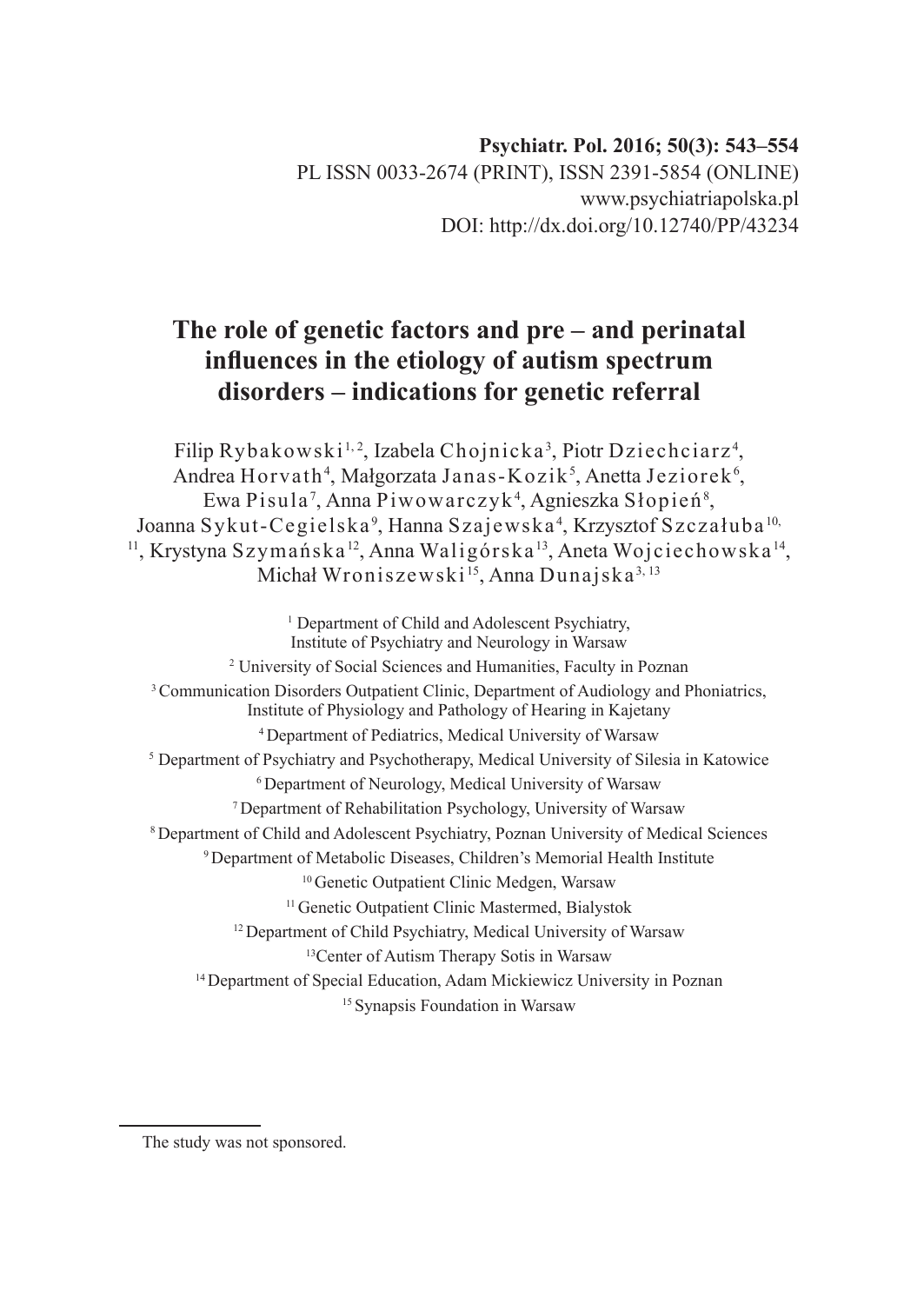#### **Summary**

Autism spectrum disorders (ASD) are caused by disruptions in early stages of central nervous system development and are usually diagnosed in first years of life. Despite common features such as impairment of socio-communicative development and stereotypical behaviours, ASD are characterised by heterogeneous course and clinical picture. The most important aetiological factors comprise genetic and environmental influences acting at prenatal, perinatal and neonatal period. The role of rare variants with large effect i.e. copy number variants in genes regulating synapse formation and intrasynaptic connections is emphasised. Common variants with small effect may also be involved, i.e. polymorphisms in genes encoding prosocial peptides system – oxytocin and vasopressin. The environmental factors may include harmful effects acting during pregnancy and labour, however their specificity until now is not confirmed, and in some of them a primary genetic origin cannot be excluded. In several instances, especially with comorbid disorders – intellectual disability, epilepsy and dysmorphias – a detailed molecular diagnostics is warranted, which currently may elucidate the genetic background of disorder in about 20% of cases.

**Key words**: genetics, autism spectrum disorders, aetiopathogenesis

#### **Introduction**

Autism spectrum disorders (ASD) were placed as a new diagnostic category in the chapter "Neurodevelopmental disorders" within fifth version of the American Psychiatric Association classification (DSM-5). Two core ASD symptoms, i.e. disturbances of social communication and stereotypical behaviors might be present since early months of life; however the diagnosis is usually made in preschool age. The causes of early onset of symptoms are searched in the disturbances of brain development, which can be caused by genetic and pre – and early postnatal environmental factors.

# **Genetics**

Genetic factors play an important role in the etiology of autism spectrum disorders (ASD). Risk of illness is significantly increased in first-degree relatives (siblings, children) and identical twins show a high concordance rate of the disorder [1]. Over 3,000 genes and many thousands of gene variants have been identified so far, from rare mutations to common polymorphisms, which may be associated with ASD [2]. The role of genetic factors in the risk of the disease, referred to as heritability, for ASD may be the highest among all psychiatric disorders – approx. 0.8–0.9 [1], although some recent analyzes indicate values of the 0.4–0.7 range [3]. Genetic variability responsible for the disease can be successfully identified in approximately 20–30% of cases. Those are mostly rare genetic defects: single gene mutations, chromosomal aberrations and micro-aberrations. They fit into the concept of the, so called, common disease–rare variant (CD-RV) suggesting that the presence of a single, rare or very rare defect (mutation) of significant effect, or accumulation of such defects decides on development of symptoms [4, 5]. Another hypothesis, common in current studies on the genetic architecture of ASD, is the common disease–common variant (CD-CV)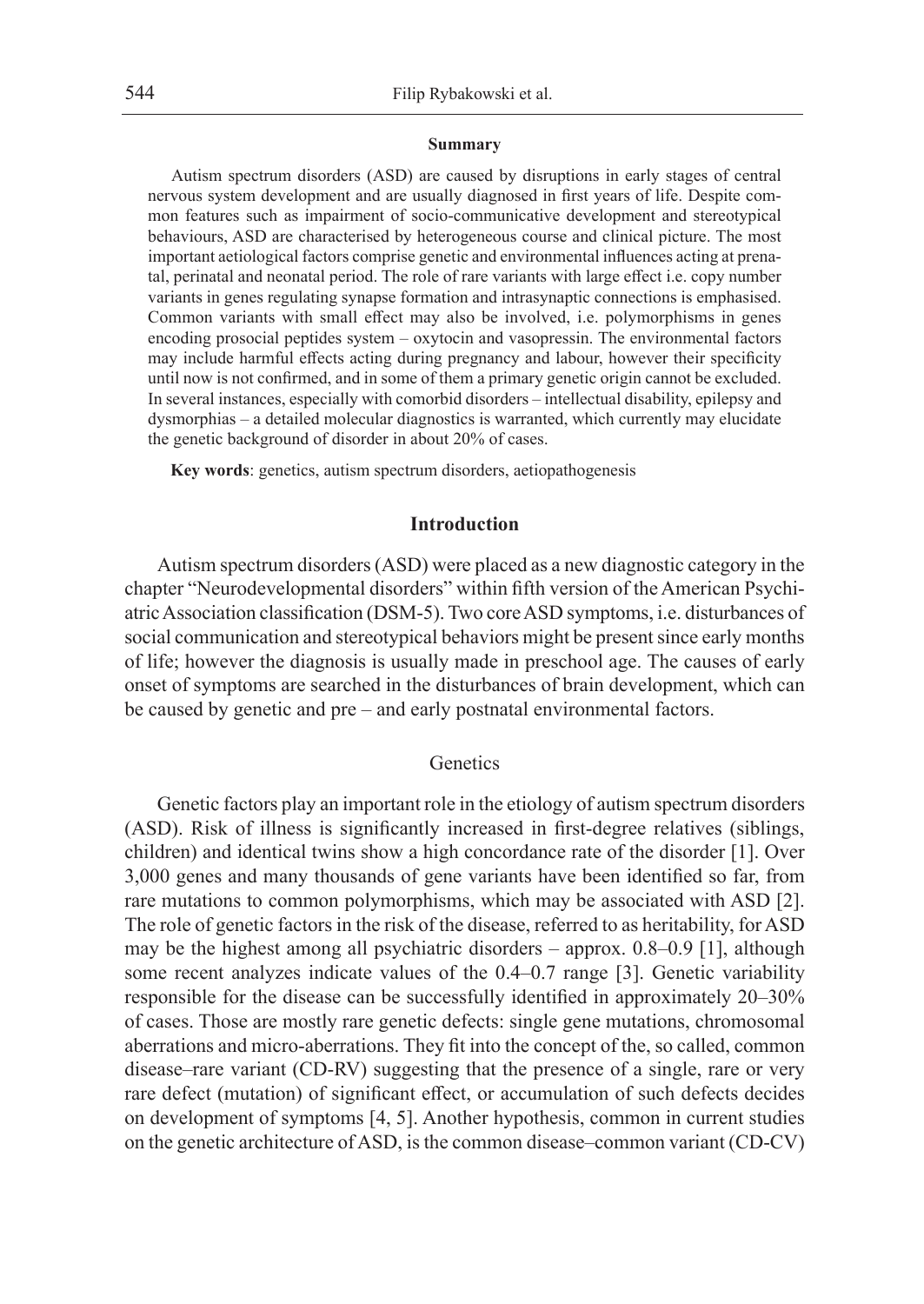one, according to which occurrence of symptoms is a result of overlapping of variants common in the population, but separately having a minor effect in pathogenesis of the disease (small-effect changes). Many of rare and common genetic variants observed in ASD are also present in intellectual disability, attention deficit hyperactivity disorder (ADHD), epilepsy and schizophrenia. On one hand that may suggest existence of a some kind of continuum of neurodevelopmental disorders dependent on genetic and environmental factors, and on the other hand, it may indicate a significant role of complex interactions between numerous genetic factors [6].

In less than 5% of cases chromosomal aberrations visible in examination of karyotype are responsible for the phenotype of autism – most commonly they are duplications in the 15q11-q13 region. Deletions in chromosome 15 of respectively maternal and fraternal origin lead to Angelman and Prader-Willi Syndrome. In approximately 5–10% of cases copy number variants (CNV), micro-deletions and micro-duplications of DNA fragments invisible in standard karyotype examination are responsible for the disease [7]. The whole genome analysis for the copy number variants in ASD indicates the following: in autistic people CNV are several times more frequent than in the control group, hereditary variants and formed *de novo* in the same genes may account for ASD, many CNV increase the risk of various neurodevelopmental disorders, including intellectual disability, ADHD and schizophrenia. Micro-deletions and micro-duplications may occur in single genes, but also in loci containing several or several dozens of genes, as it is in case of the 16p11.2 region, containing approx. 30 genes [8]. CNV in genes located on the chromosome X, such as *PTCHD1/PTCHD1AS2*  and *NLGN3* may explain a higher prevalence of ASD in males. Also the number of known mutations in single genes, which may lead to the development of the disease, is still growing. The most common case of that kind is the fragile X syndrome, caused by a mutation in the *FMR1* gene (approximately 2% of autism cases). ASD-associated CNV discovered so far are present in genes coding proteins participating in intercellular transmission processes, ubiquitin-mediated intercellular catabolism, neuronal migration, axon direction and synapse formation, especially of glutaminergic neurons [9, 10]. On the other hand, sequencing of the whole exon indicates that in a significant number of cases, *de novo* mutations may lead to the development of the disease [11]. All identified genes that increase the risk of ASD are also associated with an increased risk of intellectual disability [12].

Linkage studies in autism brought no unequivocal results. A linkage signal was observed for a large number of chromosomes, but none of subsequent studies confirmed the initial observation at the nominal value of  $p = 0.01$ , postulated as the condition of a confirmed linkage [13]. Linkage regions are described below, in the paragraph regarding association studies. In case of small effect genetic factors, studies focusing on differences in frequency of particular allele (case-control studies) and analysis of differences in allele transmission (family studies or parent-child pair studies) may have more statistical power compared to studies of linkage and the whole genome analyses. In association analysis, genetic variants that may potentially participate in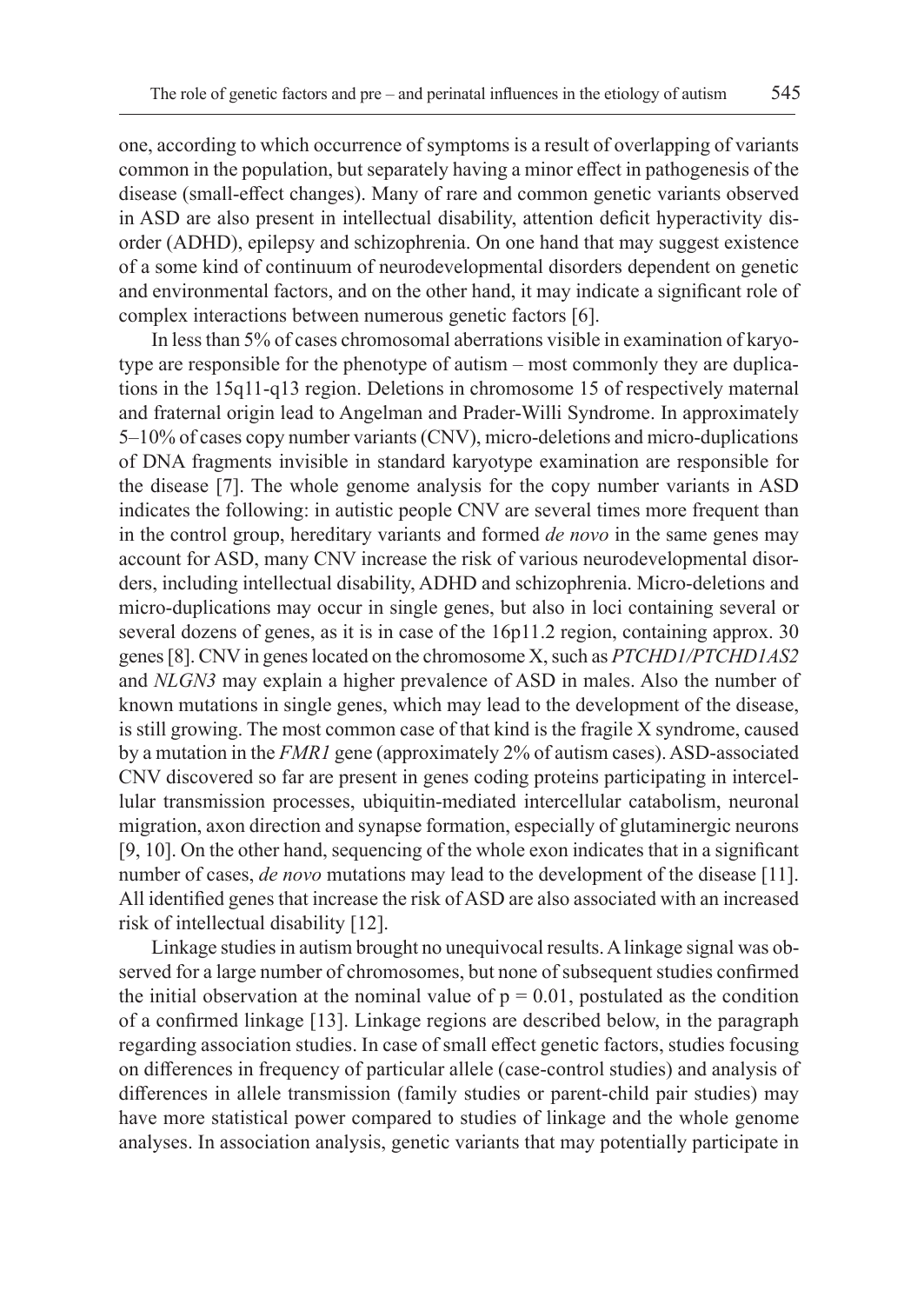etiology of a disorder are selected, based on their localization in regions previously demonstrated in linkage studies or postulated pathogenic mechanism. Among the most important genes with a suggested role in the pathogenesis of autism are several ones selected due to their chromosomal localization. In the region 2q31-32, previously reported as autism-linked [14], there is the *SLC25A12* gene (for the mitochondrial aspartate/glutamate carrier protein), associated with ASD in several studies [15, 16]. However, not all studies confirmed existence of that association [17]. Initial reports on the *RELN* gene for the extracellular matrix protein reelin, participating in shaping of cerebral cortex cytoarchitecture, and mapped in the 7q21-22 region (previously mentioned in linkage studies), confirmed existence of an association with autism, although further studies gave negative results [18, 19]. The variability within another gene mapped at the long arm of the chromosome 7, in the region linked with autism  $(7q35)$  – *CNTNP-2* (the gene coding a protein belonging to the family of neurexins, participating in construction of synapses) demonstrated an association with ASD in two studies [20]. A potential participation in the risk of the disease, considering their neurobiological effect, may be postulated for genes of the social peptide system (oxytocin/vasopressin), genes of the glutamate/GABA system and genes of the serotoninergic system. It was observed that the 20q13 region, containing gens coding oxytocin/vasopressin, demonstrates a linkage with autism [21], although no significant association with polymorphisms within genes encoding social functionaffecting neuropeptides has been reported yet [22]. However, several studies demonstrated association of ASD with variability within the oxytocin receptor gene [23, 24]. Similarly, some studies indicate an association between the risk of autism and variability within the vasopressin receptor gene [25, 26]. In 30–40% of cases autism co-exists with epilepsy, and that may indicate the relative advantage of excitatory over inhibitory mechanisms in the cerebral cortex. At the neuropharmacological level that could be mirrored with a dominance of the glutamatergic over the GABAergic system. Several studies reported an association of autism with markers within the gene for the GABRB3 receptor [27], although also in that case results were not unequivocal [28]. Holt et al. [29] observed an association of autism with the polymorphism within the type 2 glutamate ionotropic receptor gene, *GRIK2* (GluR6) in the European population. In case of studies on two Asian populations, contradictory results were obtained [30]. There are also reports indicating a common pathogenesis of Tourette Syndrome and ASD [31], and of mood disorder symptoms and ASD [32]. It is suggested that disturbances in the development of dopamine – and GABA-ergic neuronal networks may be associated with co-existence of affective symptoms and ASD. Increased blood serotonin level is a biochemical marker of autism reported before 1970s [33]. Several studies indicated the importance of a short variant of the serotonin transporter gene in risk of ASD [34, 35]. However, the meta-analysis failed to confirm that association [36]. Three largest genome-wide association studies (GWAS) published so far gave somehow divergent results [21, 37, 38]. Moreover, Devlin et al. [39] demonstrated that analysis of pooled results of those three studies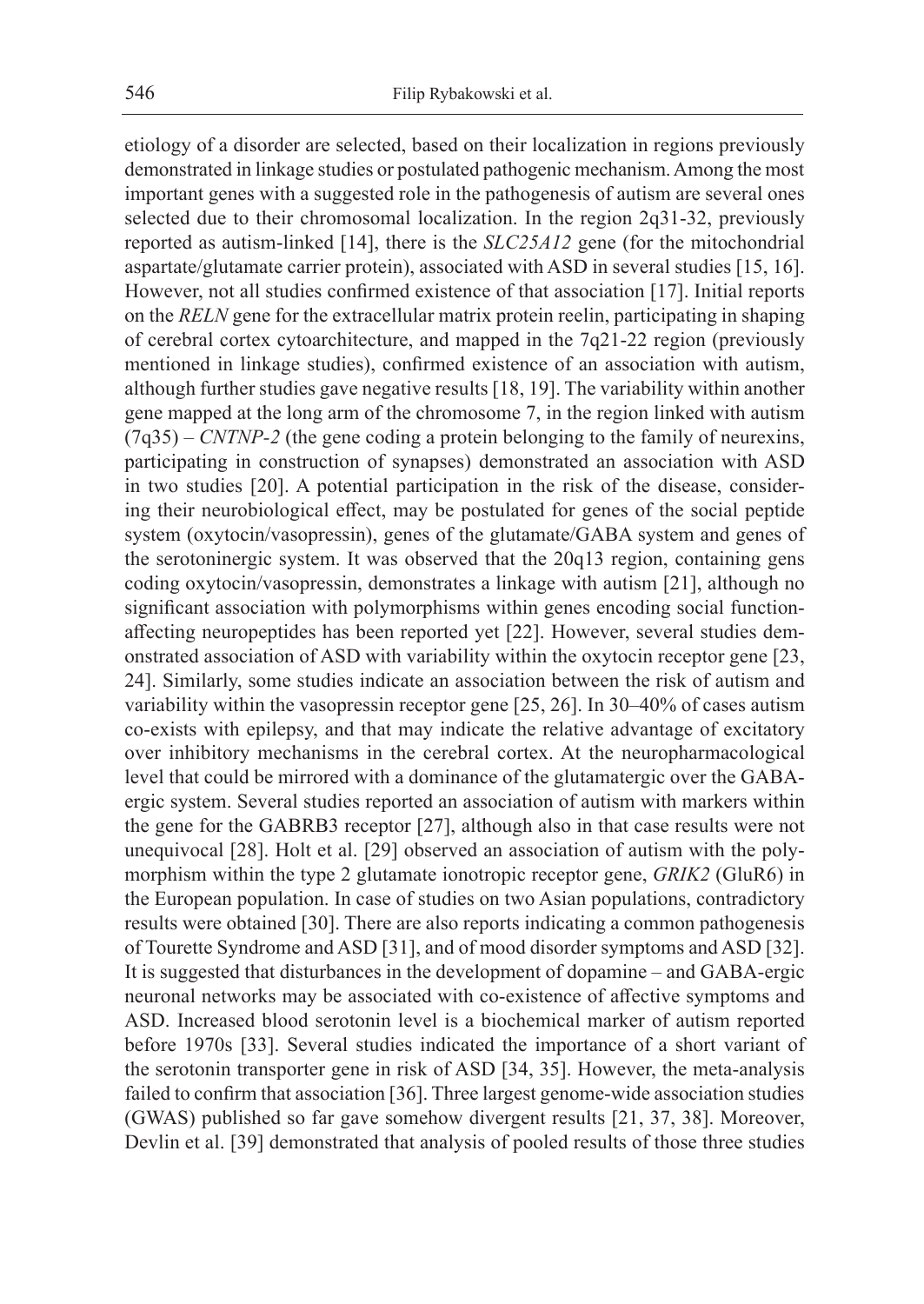gave a result that was not statistically significant. That may mean that the analysis of study groups of several thousand individuals will be necessary to find some common variants increasing the risk of autism using GWAS-type studies.

### Prenatal, perinatal and environmental factors

An incomplete concordance of the disorder in monozygotic twins suggests an important role of environmental factors [40–43]. Pre – and perinatal factors are among them. Some authors treat those factors as: an independent noxious agent, being a cause of ASD, an effect of common pathogenic mechanism, leading both to gestational and perinatal complications, and to development of autism later in life, or as an expression of a different intrauterine development of a fetus that may lead to gestational, perinatal and neonatal complications, and to development of ASD symptoms in later life [41, 43].

The first report on complications during pregnancy and their association with the risk of autism was published in 1956 [44]. Three currently the largest meta-analyses [41–43] included papers published before 2007 [42] and some methodologically correct papers published later (before 2010) focusing on significance of individual factors for development of ASD [41, 43]. Among events demonstrating the higher repeatability and hazard ratio (HR) there are numerous factors acting on various stages of a child's development.

Authors emphasized that factors occurring already before conception were significant. One of them is age of parents. It was found that the risk of ASD increased by 7% with each 5 year period over the maternal age of 30, and by 3.6% in case of father's age. It was also observed that the maternal age in the range of 30–34 caused a 27% increase in risk of the disease compared to the population of mothers younger than 30, and the age over 40 caused the increase by 106%. Some authors claimed that only the age of father is important, and that each 10 years over the age of 40 causes a 2–3-fold increase of chance of ASD development [42]. Order of births was also mentioned among important factors. The oldest child of two elderly parents is at 3-fold increased risk of ASD [45]. Another study indicated that children born as first – in case of two siblings – and born as third or subsequent – in case of large families – more often demonstrate symptoms of autism [42]. The risk of ASD in case of affected older siblings is 2–8%, if one child is affected, and as high as 20%, if two or more children are affected [46, 47]. Other factors that play an important role before conception of a child are family autoimmune factors [48, 49] and maternal metabolic factors (e.g. obesity, diabetes, hypertension) [50].

Many authors reported an important, even crucial in some cases, effect of factors occurring during pregnancy on increased risk of ASD [40, 43, 51–54]. They are: intrauterine exposure to high level of androgens measured in amniotic fluid, drugs, including valproate, metamizole, thalidomide (ASD risk increase by 20–46%) and some other psychotropic agents, especially SSRIs. Other studies point to bleeding throughout the pregnancy (ASD risk increase by 81%), multiple pregnancy, intrau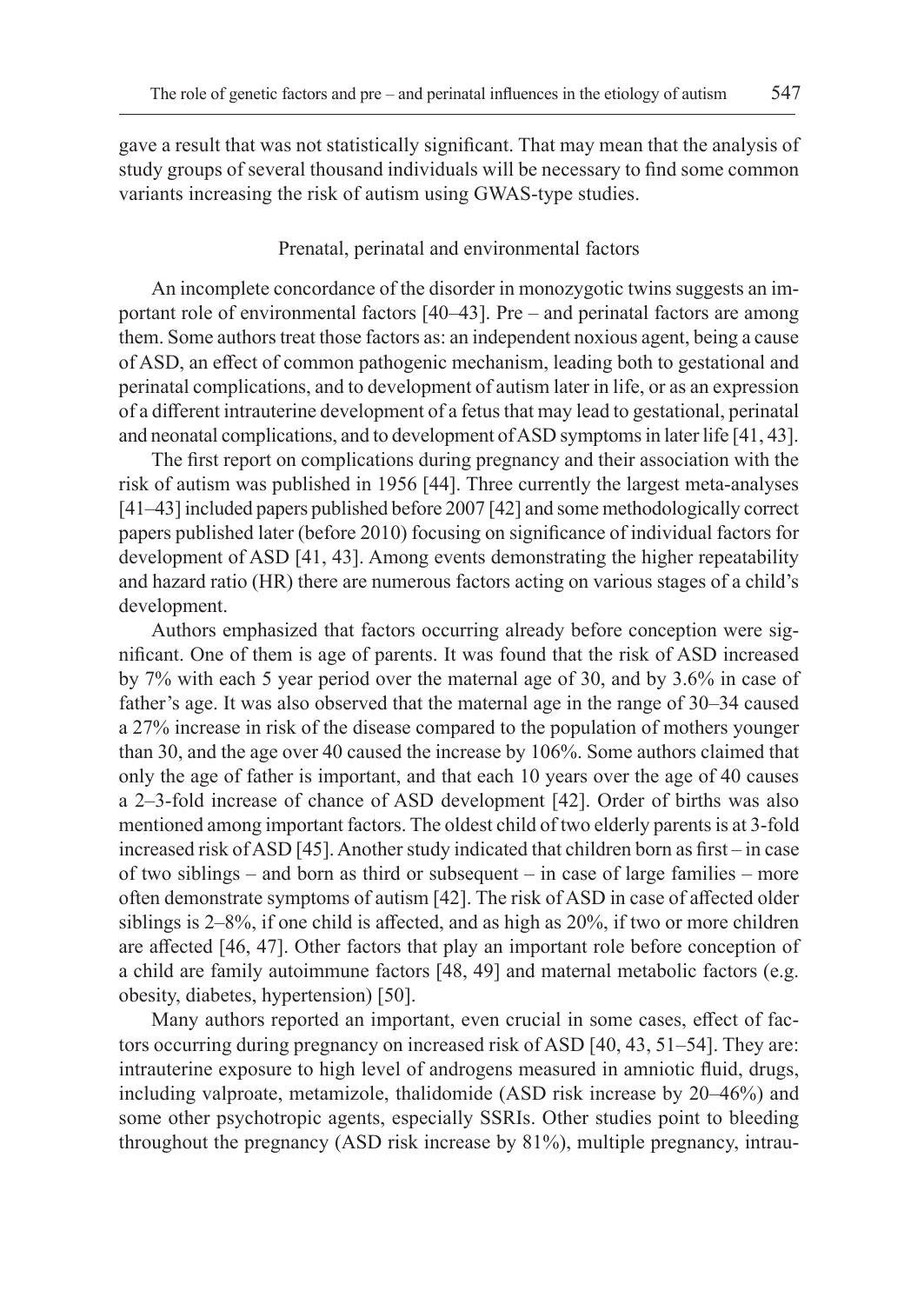terine infections (TORCH, bacterial, other), serological conflict (in the AB0 and Rh system), maternal hypothyroidism (ASD risk increase by 25–40%). Gestational diabetes, particularly type II, is one of the best documented factors. Its existence in mother causes even 2-fold increase of autism prevalence – probably associated with hormonal disorders, metabolic disorders and oxidative stress. Also arterial hypertension during pregnancy seems important, along with pre-eclampsia and eclampsia, severe anemia, smoking during the pregnancy [55, 56], and also various factors causing dopamine level increase in pregnant women [57], including stress, especially associated with tension within the family with a simultaneous lack of emotional support, as well as sleep deprivation.

Delivery is another stage when events may occur that significantly increase the risk of ASD [41, 42, 58]. Among those factors there are: delivery before the  $37<sup>th</sup>$  week of pregnancy, pelvic position, emergency cesarean section, umbilical cord-related complications, low  $(< 2,500 \text{ g})$  and very low birth weight  $(< 1,500 \text{ g})$ , intrauterine hypotrophy (low body weight in relation to the gestational age), low Apgar score at 1 minute, and especially at 5 minutes, and necessary RKO and oxygen therapy of a neonate.

Also neonatal factors may influence development of symptoms of autism [40, 41, 53, 59]. The most commonly mentioned ones are: flaccidity and hyporeactivity of a child, or spasticity and hyperreactivity of a neonate, respiratory disorders, specific motor pattern, intraventricular bleeding, jaundice or hyperbilirubinemia and congenital defects.

Protective environmental factors are also studied. Schmidt et al. suggest that consumption of folic acid during the  $1<sup>st</sup>$  month of pregnancy may be one of them, particularly in case of mothers with the *MTHFR 677* C >T gene variant [55]. A similar effect could be offered by consumption of vitamins and supplements for three months before the conception and during the first trimester of pregnancy. However, the protective effect was only confirmed in case of genetically-conditioned metabolic disorders (mother variant – *MTHFR* 677TT, *CBS*rs 234715 GT+TT; child variant – *COMT* 472AA) [55, 60].

## Indications for a genetic consultation

From the clinical point of view, confirmation of presence of additional, so called, phenotypic variables (markers or endophenotype) is a very important element of diagnostic evaluation, increasing the chance of determination of genotypic causes of ASD. They are: disorders of physical development, accompanying mental disorders, neurological problems, aspects of the disease natural history and family history data [61]*.* The first group involves in particular: developmental defects, including defects of the CNS, dysmorphia traits in body structure and micro – or macrocephaly. Coexistence of intellectual disability or other neuropsychiatric disorders may be an exceptionally valuable clue. Epilepsy occurs in approximately 25% of population of autistic children, and abnormal EEG is found in 50% of patients. Age of symptoms onset is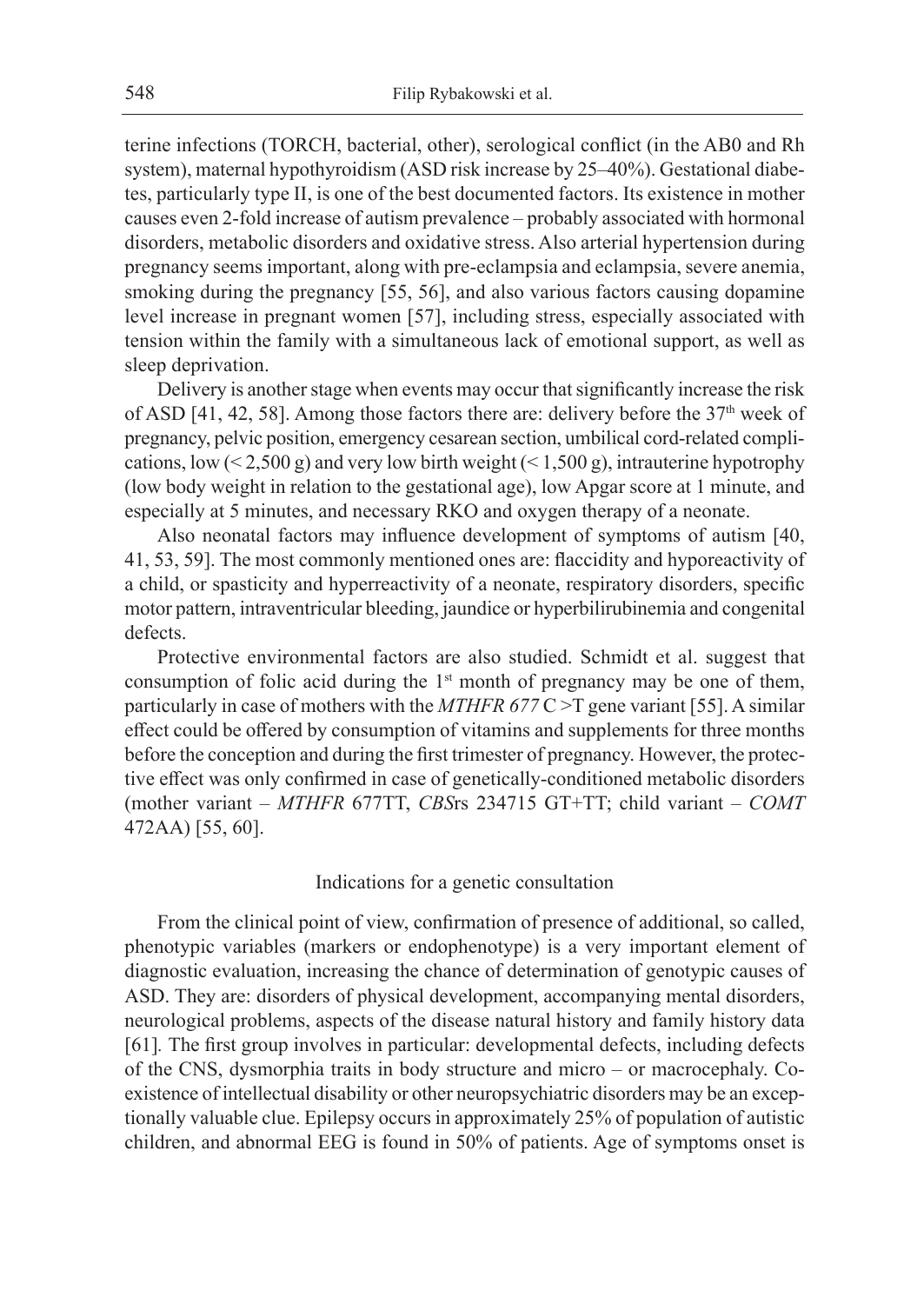equally important (the earlier the age, the higher the risk of presence of a rare *de novo* mutation). Family history data should consider the presence of ASD phenotype and of other neuropsychiatric disorders (especially of intellectual disability, epilepsy and schizophrenia, but also of bipolar affective disorder or alcohol dependence).

Based on a detailed clinical evaluation considering presence of the above discussed diagnostic markers, a patient should be pre-qualified to the group of autism not accompanied by other clinical symptoms (essential autism), or the autism+ group (complex autism) with co-existing other, previously mentioned, phenotypic features [62]. That procedure, following the application of appropriate diagnostic techniques, leads to increased probability of making a diagnosis of a genetic background of ASD in patients in the autism + group by  $20-30%$ . As indicated by study results, that does not eliminate a chance for identification of a pathogenic variant in the population of patients in the autism group [63].

The task of a specialist in clinical genetics is to determine a genetic cause of the disease of autistic spectrum using a detailed clinical evaluation and available diagnostic techniques, to formulate some practical recommendations regarding the management and prevention of symptoms and complications of the disease, and to provide a reliable genetic counseling regarding repeated occurrence of autism in the family.

Indications for consultation by a specialist in clinical genetics should concern ASD cases accompanied by: 1) intellectual disability, delayed psychomotor development, or cases when intellectual disability cannot be excluded; 2) developmental defect(s) or body structure anomalies; 3) macrocephaly  $> +3$  SD or microcephaly  $> -3$  SD; 4) structural dysmorphia; 5) developmental regression; 6) family history of ASD or neuropsychiatric diseases in first-grade relatives (siblings, parents); 7) abnormal result of a genetic test. Those indications for special consultations are justified by results of clinical trials. According to them, the more complex and the more severe clinical presentation of ASD is, the higher is the risk of identification of a pathogenic change (mutation or chromosomal aberration) [64].

### **Conclusions**

Autism spectrum disorders constitute a new category in the DSM-5 classification. Despite the fact that ASDs show a significant heritability, only genes with a large effect, but occurring in rare cases have been successfully identified so far. Whereas studies of genetic factors which may contribute to ASD pathogenesis on the basis of neurobiological hypotheses, have given no unequivocal results. It is suspected that larger study samples will be necessary to achieve that goal, as well as selection of more homogenous populations of ASD patients. The role of environmental factors also seems indisputable. Among them, the above discussed gestational, perinatal and neonatal factors constitute probably an expression of an altered development of a child, who subsequently will be diagnosed with autism. Further studies are necessary, aimed at determination of phenotypes of ASD patients in whom individual etiological factors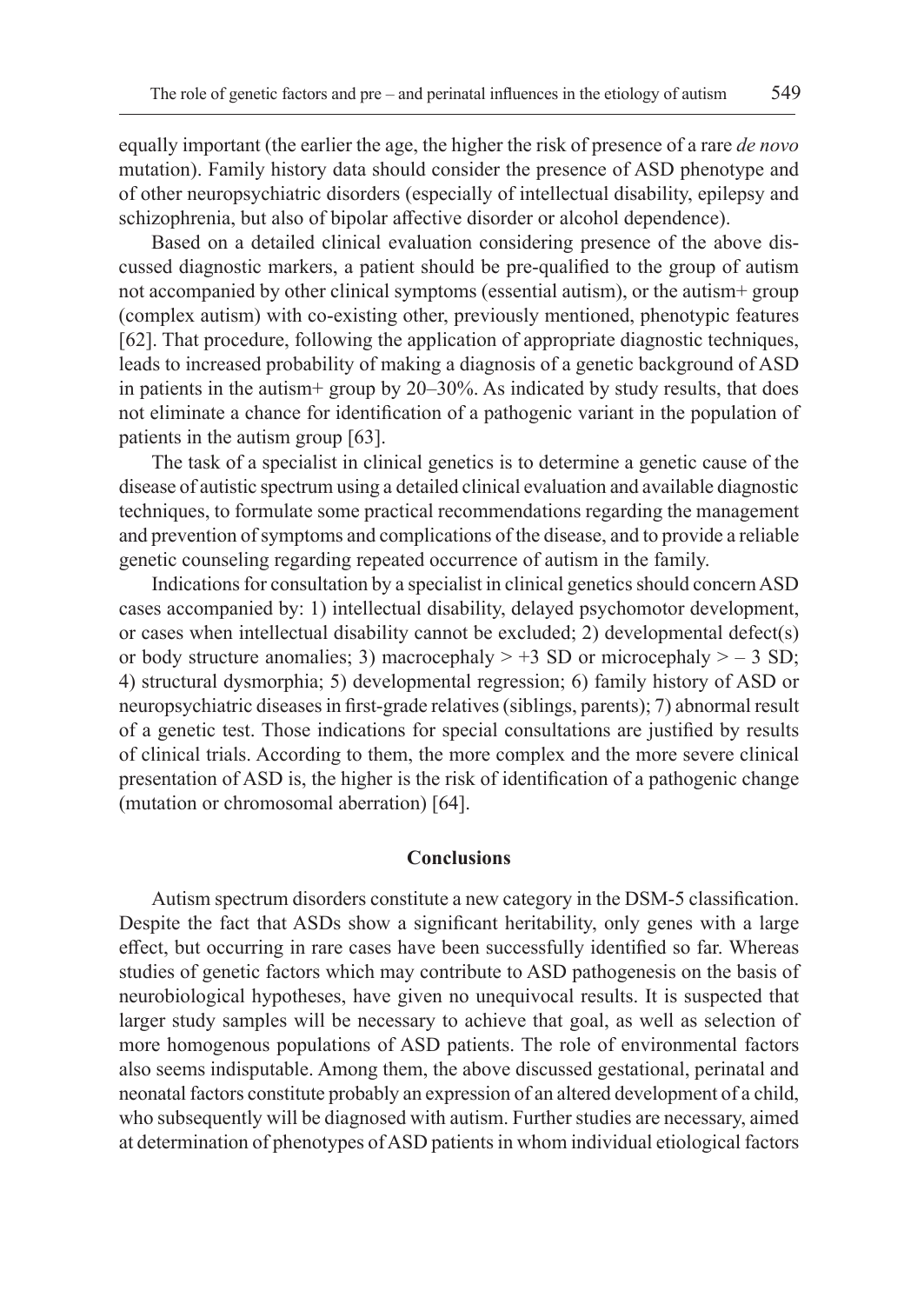played a special role in development of the disease. The diagnosis of a genetic cause of ASD is reached in approximately 20–30% of patients. Therefore, in some cases there are indications for referral to clinical genetics specialist.

# **References**

- 1. Bailey A, Le Couteur A, Gottesman I, Bolton P, Simonoff E,Yuzda E. et al. *Autism as a strongly genetic disorder: evidence from a British twin study*. Psychol. Med. 1995; 25: 63–77.
- 2. Xu LM, Li JR, Huang Y, Zhao M, Tang X, Wei L. *AutismKB: an evidence-based knowledgebase of autism genetics*. Nucleic Acids Res. 2012; 40: D1016–D1022.
- 3. Hallmayer J, Cleveland S, Torres A, Phillips J, Cohen B, Torigoe T. et al. *Genetic heritability and shared environmental factors among twin pairs with autism*. Arch. Gen. Psychiatry 2011; 68(11): 1095–1102.
- 4. O'Roak BJ, State MW. *Autism genetics: strategies, challenges and opportunities*. Autism Res. 2008; 1: 4–17.
- 5. Awadalla P, Gauthier J, Myers RA, Casals F, Hamdan FF, Griffing AR. et al. *Direct measure of the de novo mutation rate in autism and schizophrenia cohorts*. Am. J. Hum. Genet. 2010; 87: 316–324.
- 6. Owen MJ. *Intellectual disability and major psychiatric disorders: a continuum of neurodevelopmental causality*. Br. J. Psychiatry 2012; 200: 268–269.
- 7. Sanders SJ, Ercan-Sencicek AG, Hus V, Luo R, Murtha MT, Moreno-De-Luca D. et al. *Multiple recurrent de novo CNVs, including duplications of the 7q11.23 Williams syndrome region, are strongly associated with autism*. Neuron 2011; 70(5): 863–885.
- 8. Kumar RA, KaraMohamed S, Sudi J, Conrad DF, Brune C, Badner JA. et al. *Recurrent 16p11.2 microdeletions in autism*. Hum. Mol. Genet. 2008; 17(4): 628–638.
- 9. Pinto D, Pagnamenta AT, Klei L, Anney R, Merico D, Regan R. et al. *Functional impact of global rare copy number variation in autism spectrum disorders*. Nature 2010; 466(7304): 368–372.
- 10. Marshall CR, Lionel AC, Scherer SW. *Copy number variation in Autism Spectrum Disorders.*  In: Buxbaum JD, Hof PR. ed. *The neuroscience of Autism Spectrum Disorders*. San Diego: Academic Press; 2013. p. 145–154.
- 11. Neale BM, Kou Y, Liu L, Ma'ayan A, Samocha KE, Sabo A. et al. *Patterns and rates of exonic de novo mutations in autism spectrum disorders*. Nature 2012; 485(7397): 242–245.
- 12. Betancur C, Coleman M. *Etiological heterogeneity in Autism Spectrum Disorders: role of rare variants.* In: Buxbaum JD, Hof PR. ed. *The neuroscience of Autism Spectrum Disorders*. San Diego: Academic Press; 2013: 113–144.
- 13. Lander E, Kruglyak L. *Genetic dissection of complex traits: guidelines for interpreting and reporting linkage results*. Nat. Genet. 1995; 11(3): 241–247.
- 14. Buxbaum JD, Silverman JM, Smith CJ, Kilifarski M, Reichert J, Hollander E. et al. *Evidence for a susceptibility gene for autism on chromosome 2 and for genetic heterogeneity*. Am. J. Hum. Genet. 2001; 68(6): 1514-1520.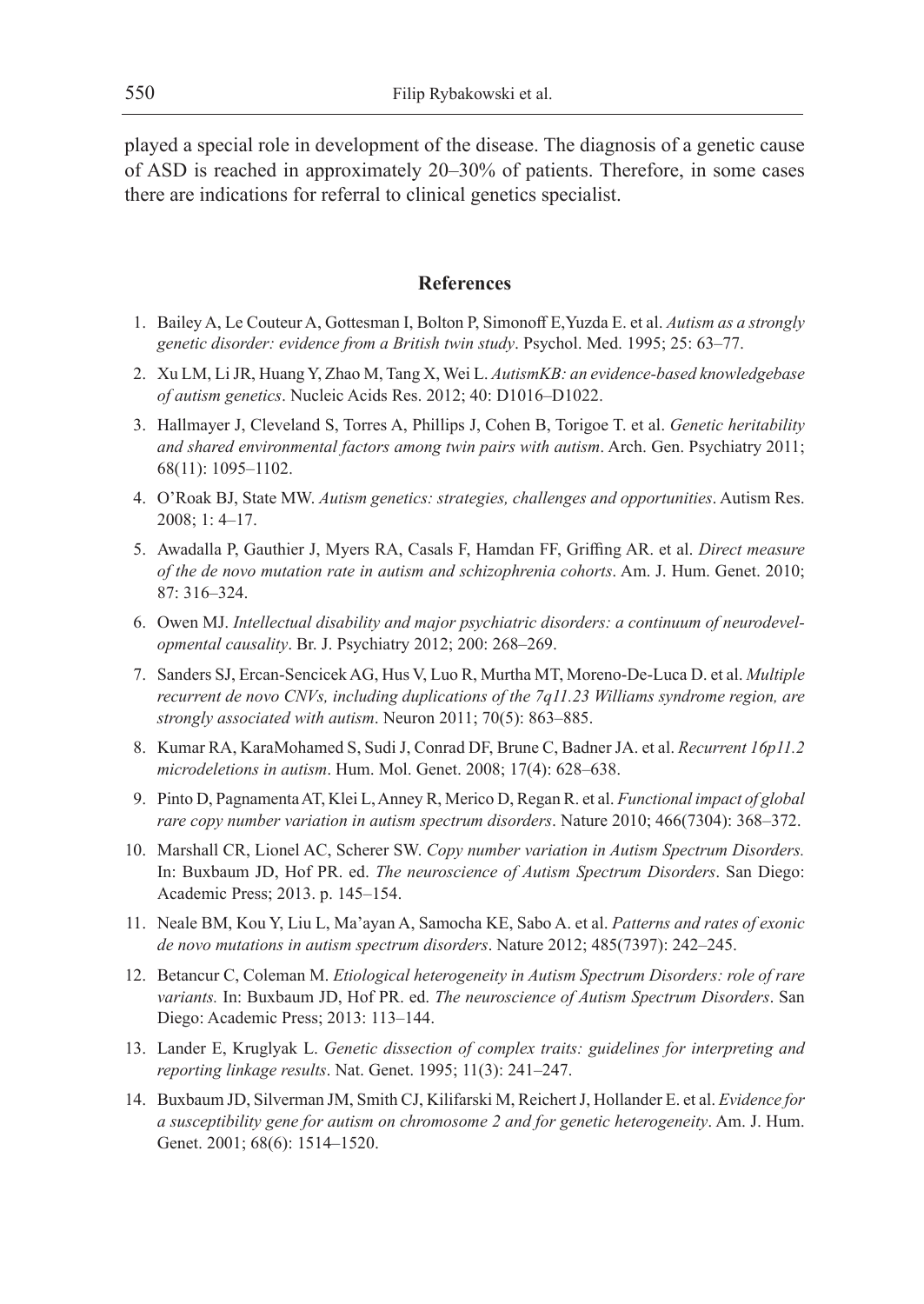- 15. Kim SJ, Silva RM, Flores CG, Jacob S, Guter S, Valcante G. et al. *A quantitative association study of SLC25A12 and restricted repetitive behavior traits in autism spectrum disorders*. Mol. Autism. 2011; 2(1): 8.
- 16. Turunen JA, Rehnström K, Kilpinen H, Kuokkanen M, Kempas E, Ylisaukko-Oja T. *Mitochondrial aspartate/glutamate carrier SLC25A12 gene is associated with autism*. Autism Res. 2008; 1(3): 189–192.
- 17. Chien WH, Wu YY, Gau SS, Huang YS, Soong WT, Chiu YN. et al. *Association study of the SLC25A12 gene and autism in Han Chinese in Taiwan*. Prog. Neuropsychopharmacol. Biol. Psychiatry 2010; 34(1): 189–192.
- 18. Devlin B, Bennett P, Dawson G, Figlewicz DA, Grigorenko EL, McMahon W. et al. *Alleles of a reelin CGG repeat do not convey liability to autism in a sample from the CPEA network*. Am. J. Med. Genet. B Neuropsychiatr. Genet. 2004; 126B(1): 46–50.
- 19. Dutta S, Sinha S, Ghosh S, Chatterjee A, Ahmed S, Usha R. *Genetic analysis of reelin gene (RELN) SNPs: no association with autism spectrum disorder in the Indian population*. Neurosci. Lett. 2008; 441(1): 56–60.
- 20. Arking DE, Cutler DJ, Brune CW, Teslovich TM, West K, Ikeda M. et al. *A common genetic variant in the neurexin superfamily member CNTNAP2 increases familial risk of autism*. Am. J. Hum. Genet. 2008; 82(1): 160–164.
- 21. Weiss LA, Arking DE, Daly MJ, Chakravarti A. *A genome-wide linkage and association scan reveals novel loci for autism*. Nature 2009; 461(7265): 802–808.
- 22. Yrigollen CM, Han SS, Kochetkova A, Babitz T, Chang JT, Volkmar FR. et al. *Genes controlling affiliative behavior as candidate genes for autism*. Biol. Psychiatry 2008; 63(10): 911–916.
- 23. Jacob S, Brune CW, Carter CS, Leventhal BL, Lord C, Cook EH Jr. *Association of the oxytocin receptor gene (OXTR) in Caucasian children and adolescents with autism*. Neurosci. Lett.  $2007; 417(1): 6-9.$
- 24. Liu X, Kawamura Y, Shimada T, Otowa T, Koishi S, Sugiyama T. et al. *Association of the oxytocin receptor (OXTR) gene polymorphisms with autism spectrum disorder (ASD) in the Japanese population*. J. Hum. Genet. 2010; 55(3): 137–141.
- 25. Yang SY, Cho SC, Yoo HJ, Cho IH, Park M, Kim BN. et al. *Association study between single nucleotide polymorphisms in promoter region of AVPR1A and Korean autism spectrum disorders*. Neurosci. Lett. 2010; 479(3): 197–200.
- 26. Tansey KE, Hill MJ, Cochrane LE, Gill M, Anney RJ, Gallagher L. *Functionality of promoter microsatellites of arginine vasopressin receptor 1A (AVPR1A): implications for autism*. Mol. Autism 2011; 2(1): 3.
- 27. Menold MM, Shao Y, Wolpert CM, Donnelly SL, Raiford KL, Martin ER. et al. *Association analysis of chromosome 15 GABAa receptor subunit genes in autistic disorder*. J. Neurogenet. 2001; 15(3–4): 245–259.
- 28. Ashley-Koch AE, Mei H, Jaworski J, Ma DQ, Ritchie MD, Menold MM. et al. *An analysis paradigm for investigating multi-locus effects in complex disease: examination of three GABA receptor subunit genes on 15q11-q13 as risk factors for autistic disorder*. Ann. Hum. Genet. 2006; 70(Pt 3): 281–292.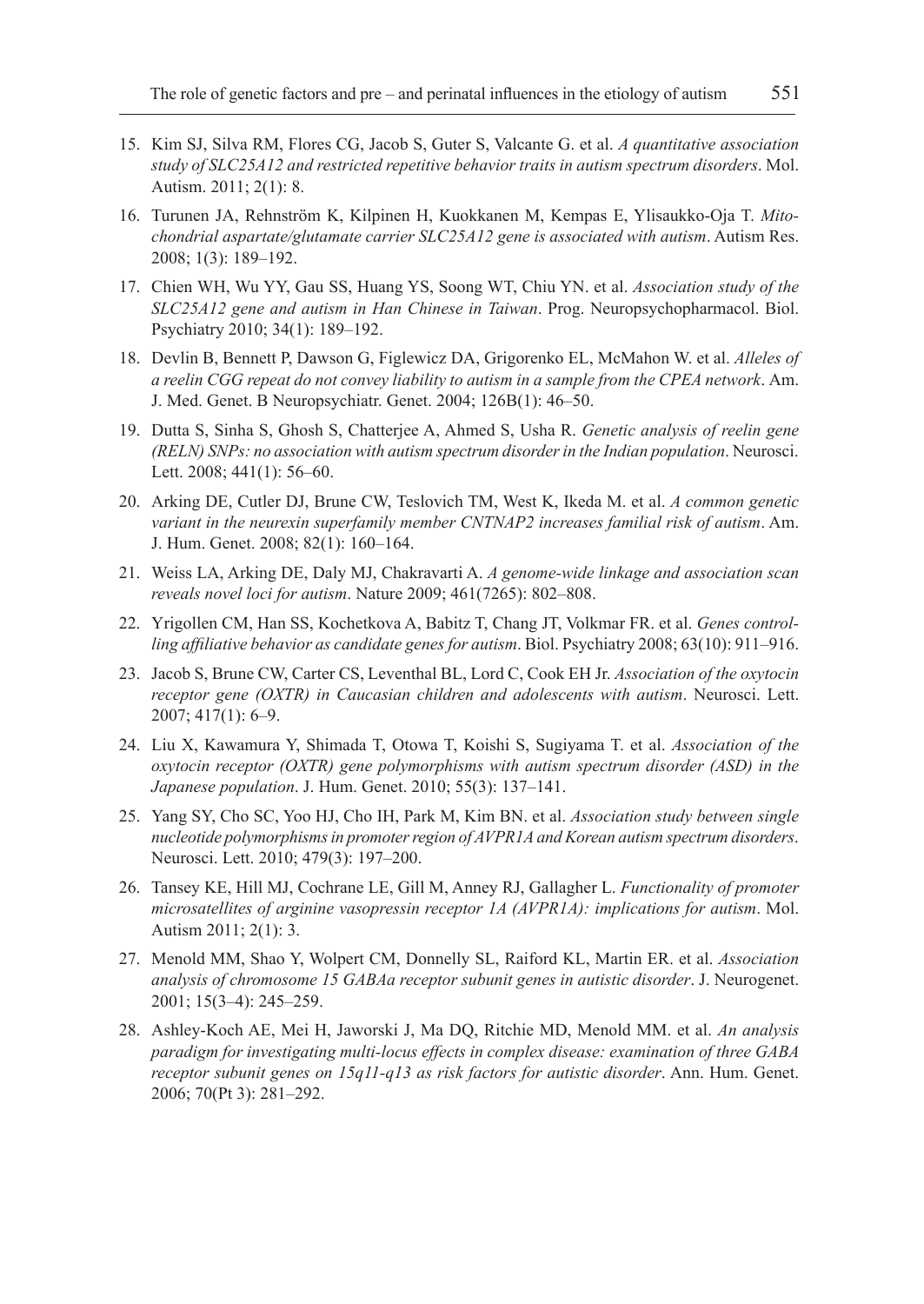- 29. Holt R, Barnby G, Maestrini E, Bacchelli E, Brocklebank D, Sousa I. et al. *Linkage and candidate gene studies of autism spectrum disorders in European populations*. Eur. J. Hum. Genet. 2010; 18(9): 1013–1019.
- 30. Dutta S, Das S, Guhathakurta S, Sen B, Sinha S, Chatterjee A. et al. *Glutamate receptor 6 gene (GluR6 or GRIK2) polymorphisms in the Indian population: a genetic association study on autism spectrum disorder*. Cell. Mol. Neurobiol. 2007; 27(8): 1035–1047.
- 31. Clarke RA, Lee S, Eapen V. *Pathogenetic model for Tourette syndrome delineates overlap with related neurodevelopmental disorders including autism*. Transl. Psychiatry 2012; 2(10): e163.
- 32. Munesue T, Ono Y, Mutoh K, Shimoda K, Nakatani H, Kikuchi M. *High prevalence of bipolar disorder comorbidity in adolescents and young adults with high-functioning autism spectrum disorder: a preliminary study of 44 outpatients*. J. Affect. Disord. 2008; 111(2–3): 170–175.
- 33. Campbell M, Friedman E, DeVito E, Greenspan L, Collins PJ. *Blood serotonin in psychotic and brain damaged children*. J. Autism. Child Schizophr. 1974; 4(1): 33–41.
- 34. Conroy J, Meally E, Kearney G, Fitzgerald M, Gill M, Gallagher L. *Serotonin transporter gene and autism: a haplotype analysis in an Irish autistic population*. Mol. Psychiatry 2004; 9(6): 587–593.
- 35. Devlin B, Cook EH Jr, Coon H, Dawson G, Grigorenko EL, McMahon W. et al. *Autism and the serotonin transporter: the long and short of it*. Mol. Psychiatry 2005; 10(12): 1110–1116.
- 36. Huang CH, Santangelo SL. *Autism and serotonin transporter gene polymorphisms: a systematic review and meta-analysis*. Am. J. Med. Genet. B Neuropsychiatr. Genet. 2008; 147B(6): 903–913.
- 37. Wang K, Zhang H, Ma D, Bucan M, Glessner JT, Abrahams BS. et al. *Common genetic variants on 5p14.1 associate with autism spectrum disorders*. Nature 2009; 459(7246): 528–533.
- 38. Anney R, Klei L, Pinto D, Regan R, Conroy J, Magalhaes TR. et al. *A genome-wide scan for common alleles affecting risk for autism*. Hum. Mol. Genet. 2010; 19(20): 4072–4082.
- 39. Devlin B, Melhem N, Roeder K. *Do common variants play a role in risk for autism? Evidence and theoretical musings*. Brain Res. 2011; 1380: 78–84.
- 40. Glasson EJ, Bower C, Petterson B, de Klerk N, Chaney G, Hallmayer JF. *Perinatal factors and the development of autism: a population study*. Arch. Gen. Psych. 2004; 61(6): 618–627.
- 41. Guinchat V, Thorsen P, Laurent C, Cans C, Bodeau N, Cohen D. *Pre-, peri-, and neonatal risk factors for autism*. AOGS 2012; 91: 287–300.
- 42. Gardener H, Spiegelman D, Buka SL. *Prenatal risk factors for autism: comprehensive metaanalysis*. Pediatrics 2009; 195: 7–14.
- 43. Gardener H, Spiegelman D, Buka SL. *Perinatal and neonatal risk factors for autism: a comprehensive meta-analysis*. Pediatrics 2011; 128(2): 344–355.
- 44. Pasamanick B, Rogers ME, Lilienfeld AM. *Pregnancy experience and the development of behavior disorders in children*. Am. J. Psych. 1956; 112: 613–618.
- 45. Durkin MS, Maenner MJ, Newschaffer CJ, Lee LC, Cuniff CM, Daniels JL. et al. *Advanced parental age and the risk of autism spectrum disorder*. Am. J. Epidemiol. 2008; 168: 1268–1276.
- 46. Amaral DG, Schumann CM, Nordahl CW. *Neuroanatomy of autism*. Trends Neurosci. 2008; 31(3): 137–145.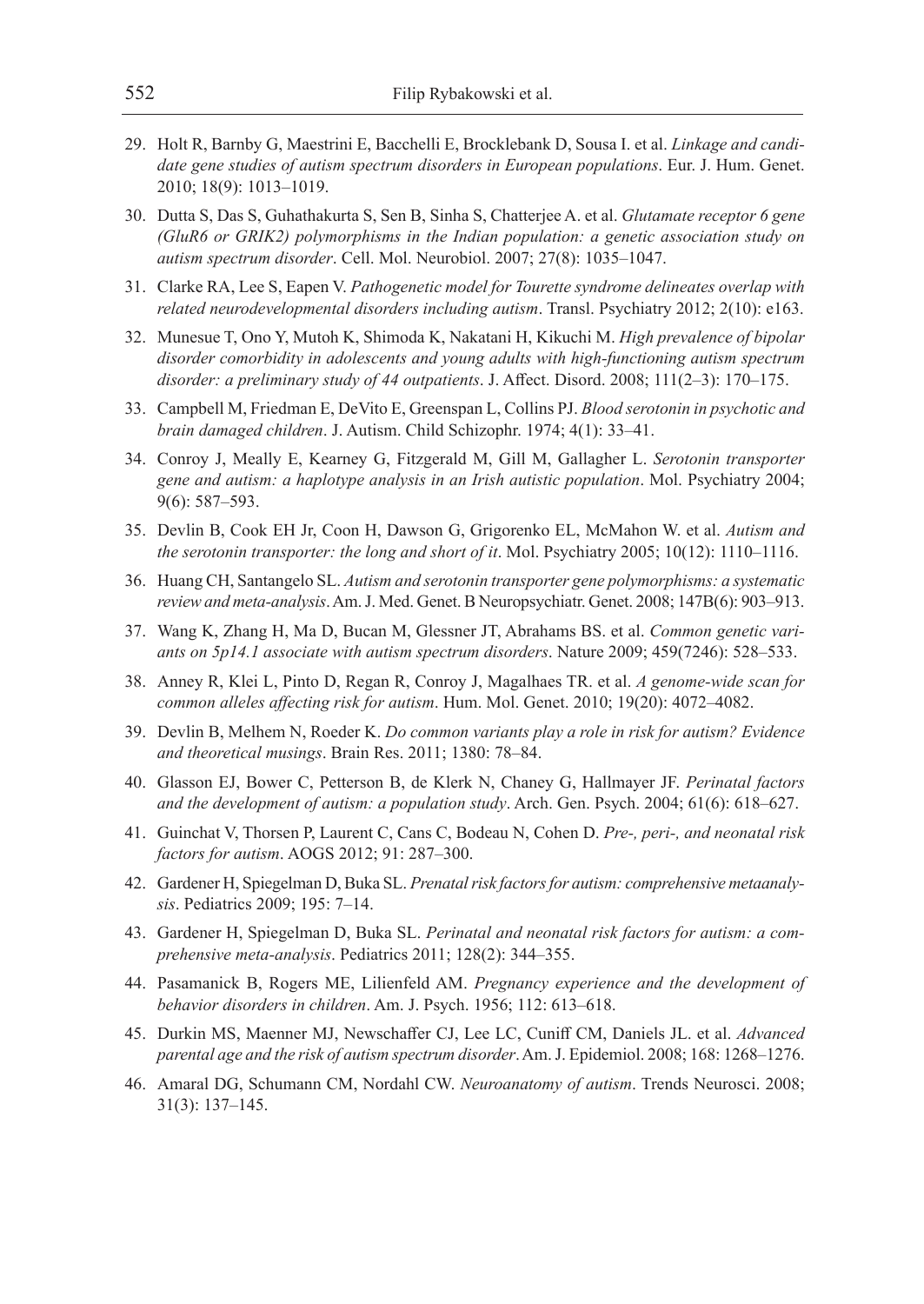- 47. Newschaffer CJ, Croen LA, Fallin MD, Hertz-Picciotto I, Nguyen DV, Lee NL. et al. *Infant siblings and the investigation of autism risk factors*. J. Neurodev. Disord. 2012; 4(1): 7.
- 48. Shi L, Smith S, Malkova N, Tse D, Su X, Patterson P. *Activation of maternal immune system alters cerebellar development in the offspring*. Brain Behav. Immun. 2009; 23: 116–123.
- 49. Zerbo O, Iosif AM, Walker C, Ozonoff S, Hansen RL, Hertz-Picciotto I. *Is maternal influenza or fever during pregnancy associated with autism or developmental delays? Results from the CHARGE (Childhood Autism Risks from Genetics and Environment) study*. J. Autism Dev. Disord. 2013; 43(1): 25–33.
- 50. Krakowiak P, Walker CK, Bremer AA, Baker AS, Ozonoff S, Hansen RL. et al. *Maternal metabolic conditions and risk for autism and other neurodevelopmental disorders*. Pediatrics 2012; 129(5): e1121–1128.
- 51. Ward AJ. *A comparison and analysis of the presence of family problems during pregnancy of mothers of "autistic" children and mothers of normal children*. Child Psychiatry Hum. Dev. 1990; 20(4): 279–288.
- 52. Sugie Y, Sugie H, Fukuda T, Ito M. *Neonatal factors In infants with autistic disorder and typically developing infants*. Autism 2005; 9(4): 487–494.
- 53. Kolevzon A, Gross R, Reichenberg A. *Prenatal and perinatal risk factors for autism: a review and integration of findings*. Arch. Pediatr. Adolesc. Med. 2007; 161: 326–333.
- 54. Maimburg RD, Vaeth M. *Perinatal risk factors and infantile autism*. Acta Psychiatr. Scand. 2006; 114: 257–264.
- 55. Schmidt RJ, Hansen RL, Hartiala J, Allayee H, Schmidt LC, Tancredi DJ. et al. *Prenatal vitamins, one-carbon metabolism gene variants, and risk for autism*. Epidemiology 2011; 22(4): 476–485.
- 56. Dodds L, Fell DB, Shea S, Armson BA, Allen AC, Bryson S. *The role of prenatal, obstetric, and neonatal factors in the development of autism*. J. Autism Dev. Disord. 2011; 41: 891–902.
- 57. Previc FH. *Prenatal influences on brain dopamine and their relevance to the rising incidence of autism*. Med. Hypotheses 2006; 68: 46–60.
- 58. Croen LA, Yoshida CK, Odouli R, Newman TB. *Neonatal hyperbilirubinemia and the risk of autism spectrum disorders*. Pediatrics 2005; 115: 135–138.
- 59. Karmel B, Gardener JJ, Swensen Meade L, Cohen I, London E, Flory M. et al. *Early medical and behavioral Characteristics of NICU infants later classified with ASD*. Pediatrics 2010; 154: 2009–2680.
- 60. Schmidt RJ, Tancredi DJ, Ozonoff S, Hansen RL, Hartiala J, Allayee H. et al. *Maternal periconceptional folic acid intake and risk of autism spectrum disorders and developmental delay in the CHARGE (Childhood Autism Risks from Genetics and Environment) case-control study*. Am. J. Clin. Nutr. 2012; 96(1): 80**–**89.
- 61. Kooy RF, Van der Aa N, Vandeweyer G, Reyniers E, Rooms L. *Genetic overlaps in mental retardation, autism and schizophrenia*. In: Knight SJL. ed. *Genetics of mental retardation: an overview encompassing learning disability and intellectual disability*. Oxford: Karger; 2010. p. 126–136.
- 62. Miles JH. *Autism spectrum disorders a genetics review*. Genet. Med. 2011; 13: 278–294.